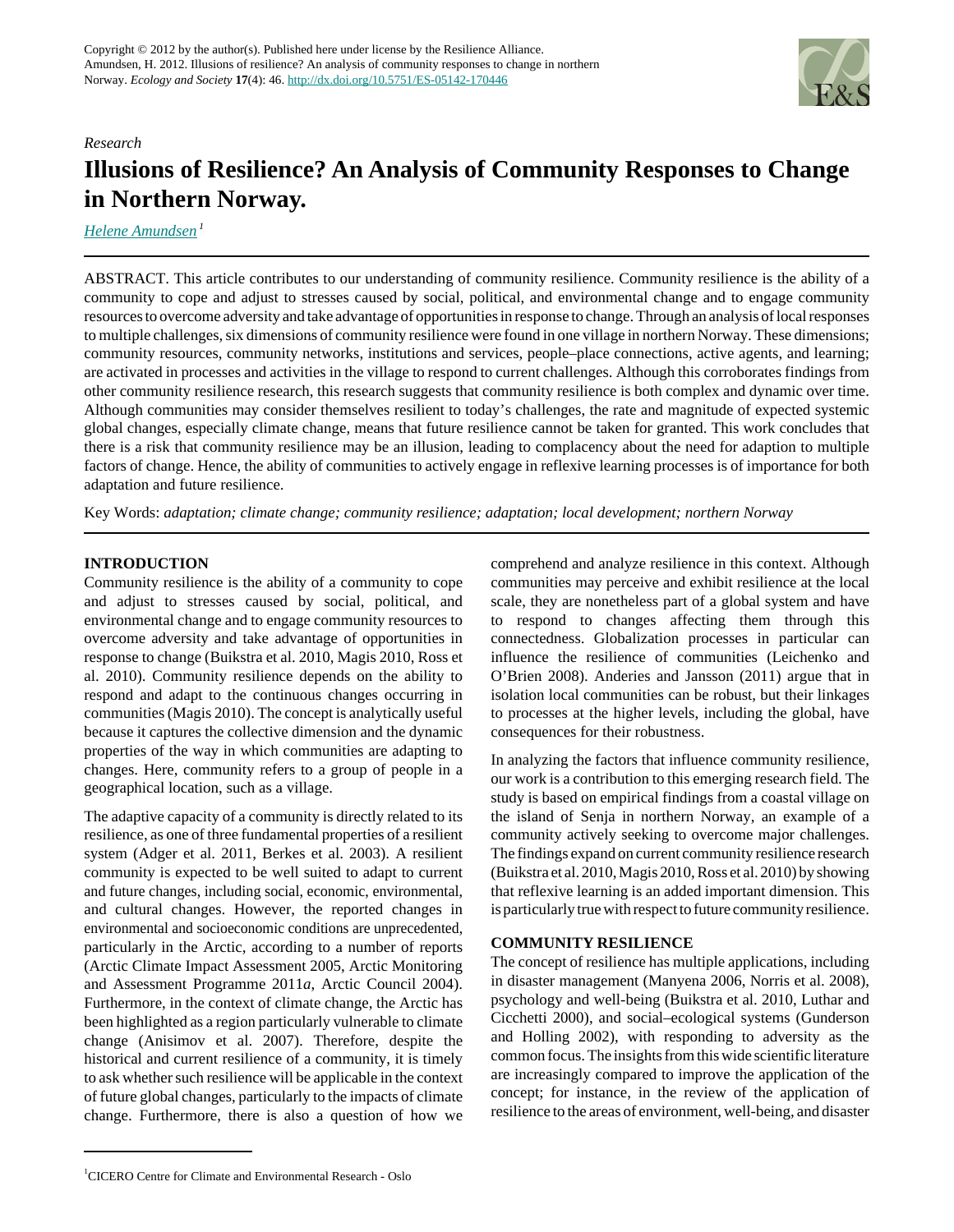| Social networks and support         | Community resources (natural, human, cultural,          | People-place connections        |  |
|-------------------------------------|---------------------------------------------------------|---------------------------------|--|
| Positive outlook                    | financial, built, political, social capitals/resources) | Knowledge, skills, and learning |  |
| Learning                            | Development of community resources                      | Community networks              |  |
| Early experiences                   | Engagement of community resources                       | Engaged governance              |  |
| Environment and lifestyle           | Active agents                                           | Diverse and innovative economy  |  |
| Infrastructure and support services | Collective and strategic action                         | Community infrastructure        |  |
| Sense of purpose                    | Equity                                                  |                                 |  |
| Diverse and innovative economy      | Impact                                                  |                                 |  |
| Embracing differences               |                                                         |                                 |  |
| <b>Beliefs</b>                      |                                                         |                                 |  |
| Leadership                          |                                                         |                                 |  |
| (Buikstra et al. 2010)              | (Magis 2010)                                            | (Ross et al. 2010)              |  |

|  |  | Table 1. Three approaches showing factors important for community resilience. |
|--|--|-------------------------------------------------------------------------------|
|  |  |                                                                               |

research by Brown and Westaway (2011). Their review draws from these diverse areas of research to argue in favor of including subjective and contextual factors to resilience, and of understanding the interlinkages between the factors that are of relevance for resilience. Various approaches have been taken to include subjective dimensions within the resilience and adaptation research, including well-being (Coulthard 2012) and values (O'Brien and Wolf 2010). This new focus on subjective and contextual aspects of resilience is relevant for the people–place connections of our work.

Here, we take the social–ecological systems approach as a starting point, where the resilience concept is commonly defined as the ability of a system to sustain or absorb the consequences of a shock while keeping the function and form of the system (Chapin et al. 2004, Gunderson and Holling 2002, Walker et al. 2004). The concept has been applied to analyzing social ecological systems (SES), both theoretically (Folke 2006) and applied (Berkes and Jolly 2001, Forbes et al. 2009). One principal assumption is that the only way to build a sustainable society is through the understanding of social and ecological systems as inseparable (Berkes et al. 2003). The properties of the resilience of an SES have been defined as "(1) the amount of change the system can undergo and still retain the same controls on function and structure, (2) the degree to which the system is capable of self-organization, and (3) the community's ability to build and increase its capacity for learning and adaptation" (Berkes and Jolly 2001:2). An SES approach takes a nonlinear view of systems development, exemplified by the adaptive cycle of the four phases—exploitation, conservation, release, and reorganization —through which the system either returns to the state it started from, or have flipped to a new cycle (Gunderson and Holling 2002). In the working of this cycle, particularly (3) above (learning and adaptation) is important for our work.

The meaning of adaptation ranges from the general definition as a process of change to a specific definition in relation to climate change as "adjustment in natural or human systems to a new or changing environment" (Intergovernmental Panel on Climate Change (IPPC) 2007), as discussed by Orlove (2009). The IPCC definition reduces adaptation to a response to external climate stimuli, which does not take into account the multiple impacts of other factors (McCarthy and Martello 2005, Wilbanks and Kates 2010). A much broader definition is used in cultural geography, where adaptation has been applied to understand how cultures, individuals, and societies are responding to changes (Denevan 1983). From this understanding, adaptation is here defined as the process of responding to interlinked changes in both internal and external factors that affect communities. Local communities are continuously responding to the challenges and opportunities that they perceive and experience, and adaptation to climate change cannot be separated from adaptation to other challenges or ongoing processes (O'Brien et al. 2004*a*, Hovelsrud and Smit 2010, Wilbanks and Kates 2010).

To uncover the aspects that constitute community resilience, Buikstra et al. (2010) identify 11 components of community resilience in a rural community in Australia based on individuals' perceptions of resilience. Ross et al. (2010) develop six indicators of social resilience at the regional level in Australia. These two sets of components overlap somewhat with the dimensions of community resilience developed in a study in the United States (Magis 2010). Table 1 below gives an overview of the three sets of factors as presented in these studies. The factors of community resilience that they identify are similar, but with some differences. Whereas Magis (2010) focuses on resources and action, both Buikstra et al. (2010) and Ross et al. (2010) emphasize social values in the community. This difference can mainly be attributed to the various methods used; the Magis (2010) study is mainly based on expert evaluation, whereas both Buikstra et al. (2010) and Ross et al. (2010) present perceptions of inhabitants.

These dimensions of community resilience overlap with the factors which are important for adaptive capacity, and which are enacted through adaptation. Focusing on institutions, Gupta et al. (2010) found six dimensions relevant for adaptive capacity of institutions, including learning capacity, leadership, and resources, which are all noted in Table 1. Nelson et al. (2007) attribute adaptive capacity mainly to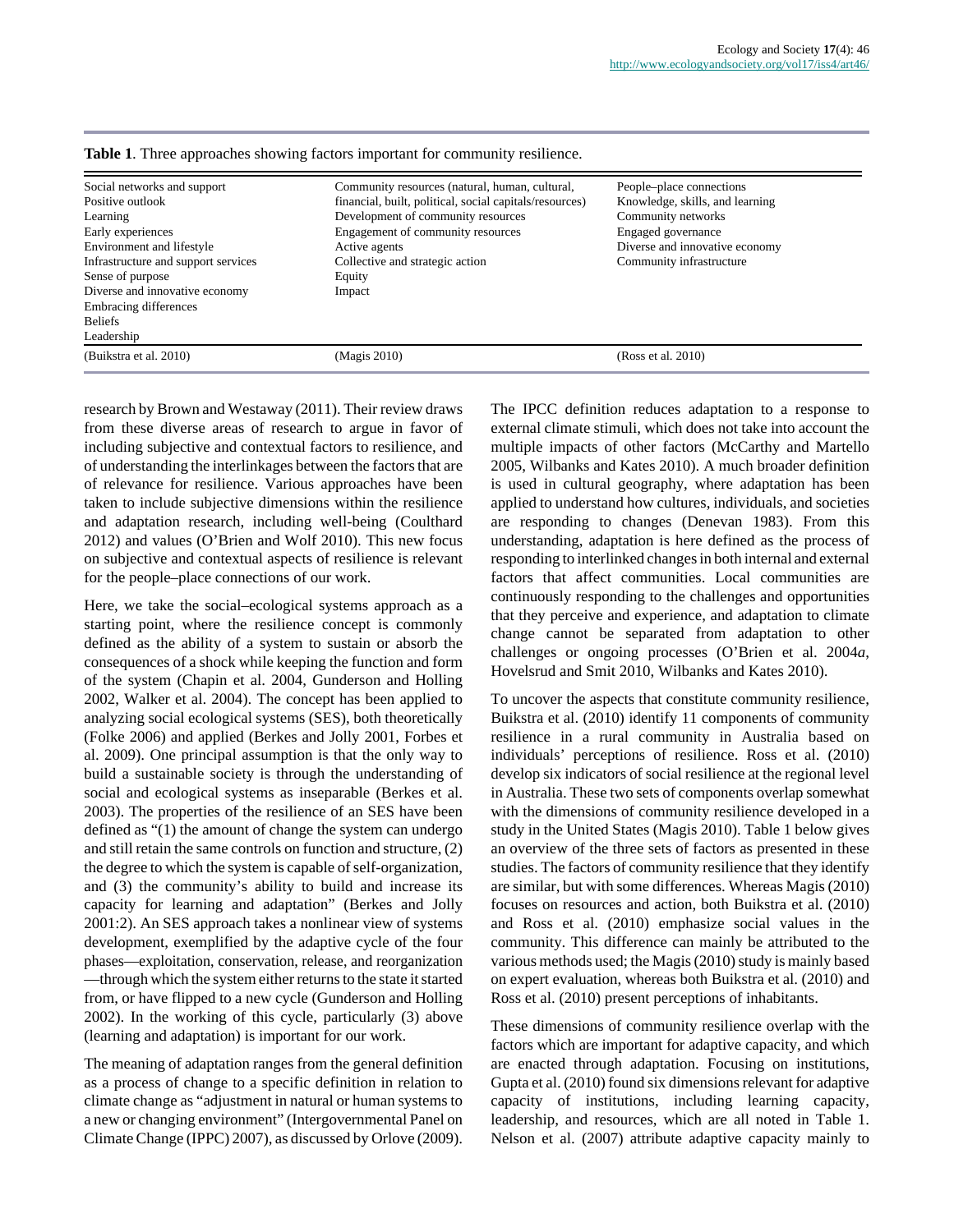

**Fig. 1**.Location of Senja: i) detail of the island Senja, and ii) location of Senja in northern Europe.

Map source: Statens kartverk (Norwegian Mapping Authority); adapted by Romstad.

resources, whereas Buikstra et al. (2010), Magis (2010) and Ross et al. (2010) all include a broader range of dimensions in their conceptualization of community resilience.

# **ARCTIC CONTEXTS**

The aims for this research were to gain an understanding of the factors important for community resilience in a specific village, and to analyze this in the context of local adaptation to future global changes, particularly climate change. This particular work is included within a larger research project aimed at understanding how communities are adapting to changing social, political, economic, environmental, and climatic conditions, and what this means for our understanding of climate change adaptation. The larger project covers two municipalities in northern Norway, but for this particular study, one village was selected to focus on current processes of adaptation.

The village of Senja is located in the Arctic (Fig. 1). Arctic communities are expected to be significantly affected by climate change, directly and indirectly through processes at different temporal and spatial scales, and must respond to corresponding challenges and changes (Arctic Climate Impact Assessment 2005, Arctic Monitoring and Assessment Programme 2011*b*, Chapin et al. 2004, Crate 2008, Ford et al. 2006*a*,*b*, Hovelsrud and Smit 2010, Keskitalo 2008, Krupnik and Jolly 2002, Arctic Council 2004). The specific local conditions relevant for understanding climate change adaptation are addressed in Hovelsrud et al. (2010) who investigates adaptation to combined climatic and nonclimatic exposure sensitivities in coastal communities in northern Norway; Keskitalo (2004) analyzes the vulnerability of forestry sector in northern Sweden; Ford et al. (2006*b*) assesses the vulnerability of communities in the Canadian Arctic; and Tyler et al. (2007) analyzes reindeer herding and the consequences for Sámi communities. These case studies increase the understanding of adaptive capacity and adaptation processes at the local level. It follows from these empirical studies in communities across the Arctic that the wider and indirect implications of climate change combined with other challenges at the community level must be taken into account when investigating adaptation (see also Adger 2006, Belliveau et al. 2006, McCarthy and Martello 2005, O'Brien et al. 2004*a*, Wilbanks and Kates 2010). Research find that local communities do not differentiate between the suite of challenges they at any time are faced with and adapting to, including social, economic, and climatic (Smit and Wandel 2006). Hence, climate change is but one challenge requiring adaptation in communities (West and Hovelsrud 2010).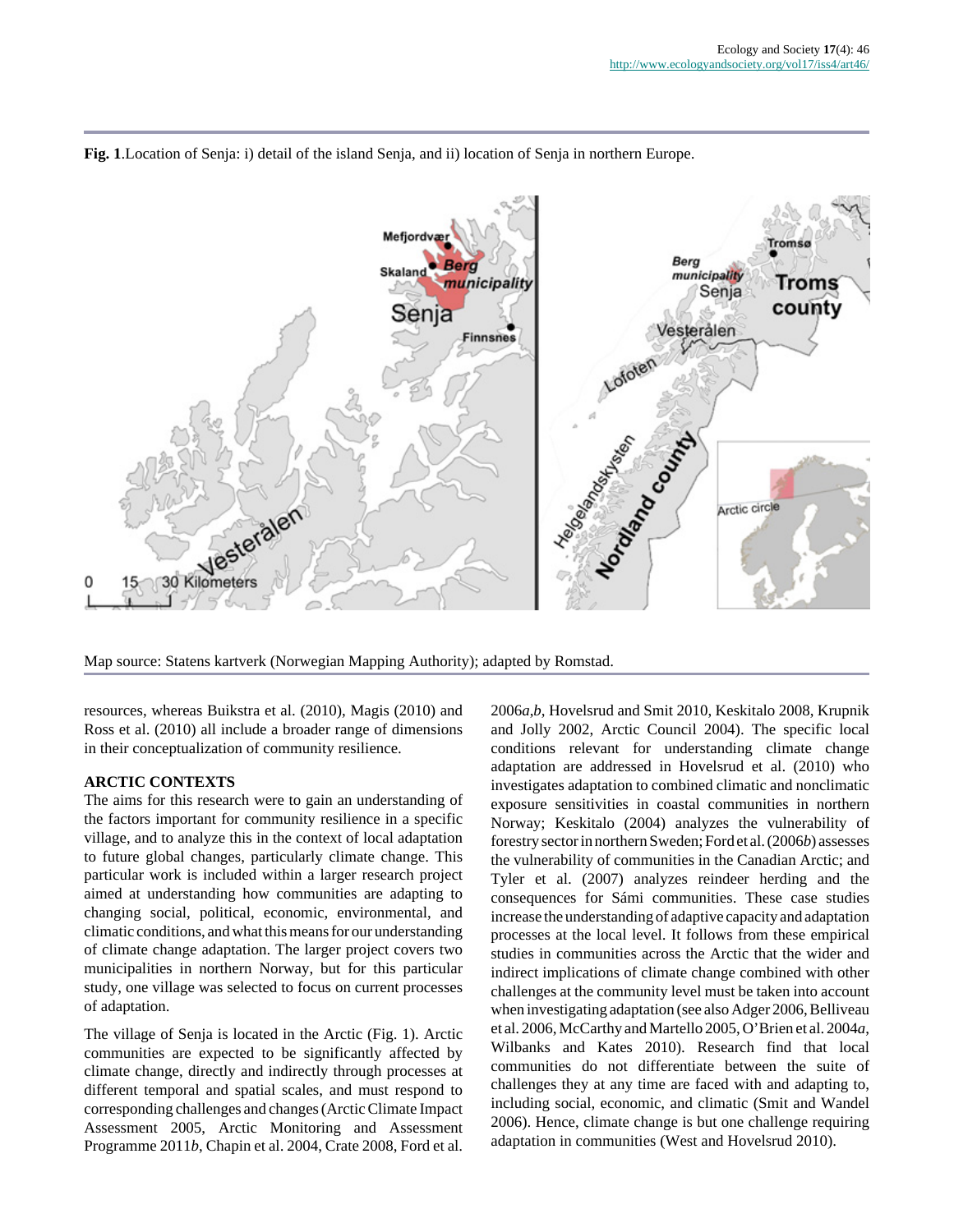Norway as a country is perceived to be resilient to climate change given a range of factors, such as the economy and available resources, but when focusing on certain sectors, regions, communities, and social groups, this picture becomes much more nuanced (O'Brien et al. 2004*b*). Cases from northern Norway support this. For instance, fisheries emerge as a statistically insignificant sector with respect to the regional employment statistics. However, in some municipalities, the fisheries directly employs up to a third of the workforce and is thus the single most important sector (West and Hovelsrud 2008). It has also been found that the combination of exposure sensitivities that communities are subject to together creates a more complex picture to adapt to, than focusing on one single factor (Hovelsrud et al. 2010). Yet the complacency regarding the ability to adapt is persistent, and there are few reflections on the limits to adaptation (O'Brien et al. 2006).

For northern Norway, climate models project higher average temperatures throughout the year, with most warming in the winter; and shifts in the seasons, with winters arriving later in the year. Increased precipitation has already been observed and by the year 2100 precipitation during the summer period is projected to increase by 13%, along with an increase in extreme precipitation (Førland et al. 2007, RegClim 2005). However, compared with the other challenges facing the village of Senja, such as demographic changes, changes in the climate may seem insignificant. In addition, people in the region are accustomed to adapt to significant variations in the weather. Nevertheless, the direct and indirect consequences of climate change are expected to add an additional dimension to adaptation challenges in the region (Hovelsrud et al. 2010, West and Hovelsrud 2010).

The Norwegian government seeks to ensure equity and equal living conditions across the country, to maintain the current population structure and settlement patterns, and "to facilitate real freedom of choice in respect of where to live" (Government of Norway 2009, Kommunal-og Departmentet 2009:6). The aspects that determine where people settle in Norway include "quality housing, the availability of efficient services, proximity to family, community feeling and positive environmental benefits" (Kommunal-og Departmentet 2009:6). The policy vision is to ensure the viability of small communities, or "lights in all the houses" (Pedersen 2008). The municipalities, i.e., local governments, play an important role in achieving national policy goals as they are the local providers of public welfare services such as health care, child care, education, social services, spatial planning and local infrastructure, and as such represent a significant societal pillar (Bjørnå and Aarsæther 2010, Hovik and Reitan 2004). Some municipalities are more proactive than others, and take on extra responsibilities regarding local development and facilitating business development (Bjørnå and Aarsæther 2010). Furthermore, the municipalities have been singled out by the national government as arenas for climate change adaptation within their current areas of responsibilities (Amundsen et al. 2010).

In Norway, the centralization of population from the periphery to larger centers and from the north to the south has been the demographic trend for several decades, resulting in an increasingly elderly population in rural communities as the younger generation migrates to towns and cities (Granås and Nyseth 2007). To understand how these trends are affecting community resilience, there is a need to look at how communities are actually responding to change, and we have chosen the village of Senja in northern Norway for this purpose.

# **METHODS**

A mixture of five qualitative methods was applied in this research. Mixed methods in qualitative research (Alexander et al. 2008) was seen as the most appropriate way to gain insights into the social processes in the village. The methods employed in this study include in-depth, semi-structured interviews, document analyses, participant observation, and media searches. The main data collection took place from June 2009 to July 2010 during four field visits, of which the longest lasted one month.

In-depth interviews were carried out with 10 individuals in the village, who represent local civic organizations, local officials, tourism actors, engaged individuals, and industry. Interviewees were selected through a desk study by identifying key individuals and individuals holding key positions in local institutions such as the local government. Five of these were approached prior to visiting the village and agreed to be interviewed. Further interviewees were selected through snowballing methodology, i.e., key individuals were asked to name others who would be relevant to meet. Interviews were either audio recorded and transcribed, or recorded by note writing. An interview guide was used to ensure that the same themes were covered in all the interviews. Interviewees were asked about their attachment to place, what they valued about the place, the community activities they take part in, their relationship to the natural environment and, in particular, what makes it a good place to live. Further they were asked about what changes they have observed and were prompted to talk about social, economic, political, weather, and climatic conditions. They were challenged on what the consequences of these changes might be and how they envisaged the future for the village.

The four visits to the village allowed for participant observation of local events, activities, and voluntary engagement in the village. Participant observation included attendance at various seminars, gatherings, and meetings in relation to village development processes and projects, as well as taking part in everyday activities in the municipalities.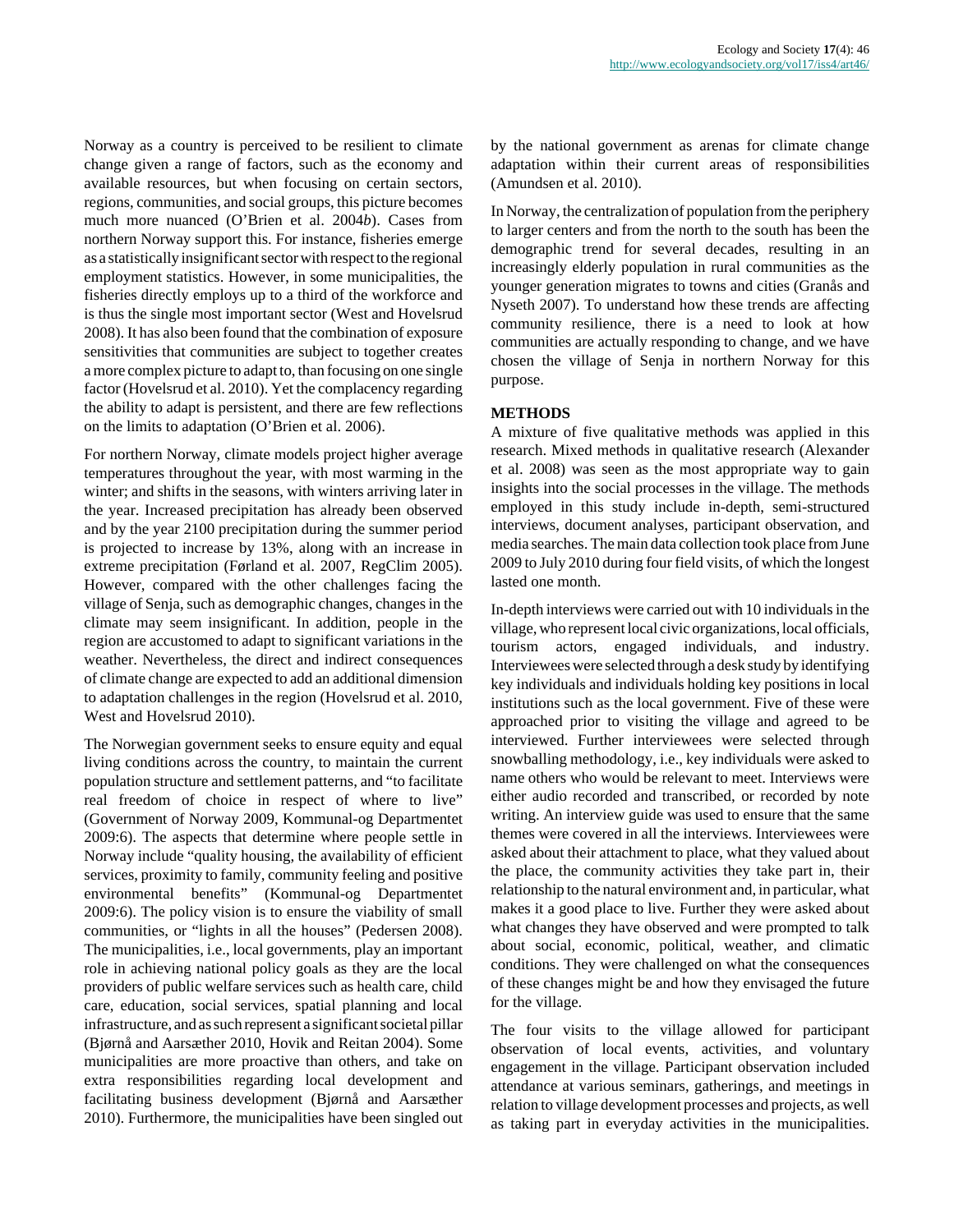During fieldwork, a number of informal meetings with local officials and others took place, which helped contextualize information gained through the interviews.

Various internet and archive searches of municipal websites and regional government websites, as well as tourism industry and activities were undertaken as part of our work. The information sources include policy documents, project documents, statistics, and continuous newspaper search over two years, from September 2009 to June 2011, by A-tekst (a newspaper archive service). The documents and newspaper articles gave insight into recent processes of change, the relevant actors in the village, and how changes had been dealt with.

The data were analyzed with the help of the text analysis software QSR NVivo8, by coding according to themes. NVivo is a program which allows for structuring and analyzing text through coding and word-frequency searches. The data from the interviews were grouped, coded, and analyzed. The codes were made based on the interview guide, but as the analyses of the text developed, new codes were added. Through the analyses and literature review of community resilience research (Buikstra et al. 2010, Magis 2010, and Ross et al. 2010 were found particularly relevant), six dimensions of community resilience, presented in this article, were found to be particularly applicable to this village.

### **COMMUNITY RESILIENCE IN A VILLAGE ON THE ISLAND OF SENJA**

The local context is necessary to understand how a community is dealing with challenges. Aspects of well-being and viability of the village were the main concerns among interviewees. This is comparable to research findings from other Arctic communities and in Australia (Hovelsrud and Smit 2010, Petheram et al. 2010). The main challenge for the village in this study was seen as population decline given a combination of outmigration and negative birth rates. The village has a population of 197, and the municipality as a whole has 907 inhabitants (Statistics Norway 2011). Since 1980, the population in the village has decreased from 350 people to 197 people in 2011 (see Fig. 2). The village is relatively homogenous; however, since the completion of the fieldwork this has slightly changed with the settlement of 20 refugees from Africa. The Sámi as a cultural group is not present in this village, although archaeological research indicates Sámi settlements in the area in the Middle Ages (Svestad 1995).

These demographic and related challenges led the local municipality to initiate a local development project, funded over three years (2007–2010) by the Ministry of Local Government and Regional Development. The aims of the project were to create new developments and a positive outlook in the municipality, in particular to attract new or returning inhabitants; to create new jobs; and to portray an active and forward looking society (Berg kommune 2007). These aims are interlinked, as people in the village are leaving or not returning after acquiring higher education because they cannot find employment relevant to their qualifications.





This municipal project and other activities in the village exemplify the application of dimensions of community resilience. This Norwegian study draws on Buikstra et al. (2010), Magis (2010) and Ross et al. (2010), representing pioneering research that identifies and analyzes the various components of community resilience. The analysis of empirical material from this Norwegian village resulted the identification of six dimensions of community resilience in this particular context, which to a large degree correspond to the findings of earlier studies (Buikstra et al. 2010, Magis 2010, Ross et al. 2010), but with both added dimensions and with varying significance. This shows that each dimension may play different roles in different contexts with implications for adaptation policies and approaches.

The six dimensions found to be relevant for community resilience in this village are listed in Table 2 and elaborated on in the text below. These corroborate both analyses of the empirical material from the village and the above-cited literature (Buikstra et al. 2010, Magis 2010, and Ross et al. 2010).

#### **Community resources**

Resources are the foundation of community resilience. The available resources, whether human, social, cultural, political, economic, or natural, (Flora et al. 2004) and the ways in which these are engaged in a community, affect community resilience (Magis 2010). The village of Senja is "resourceful" with respect to human engagement and creativity, natural resources, natural environment, available jobs (low unemployment), organized activities for children and adults, cultural events, and public services.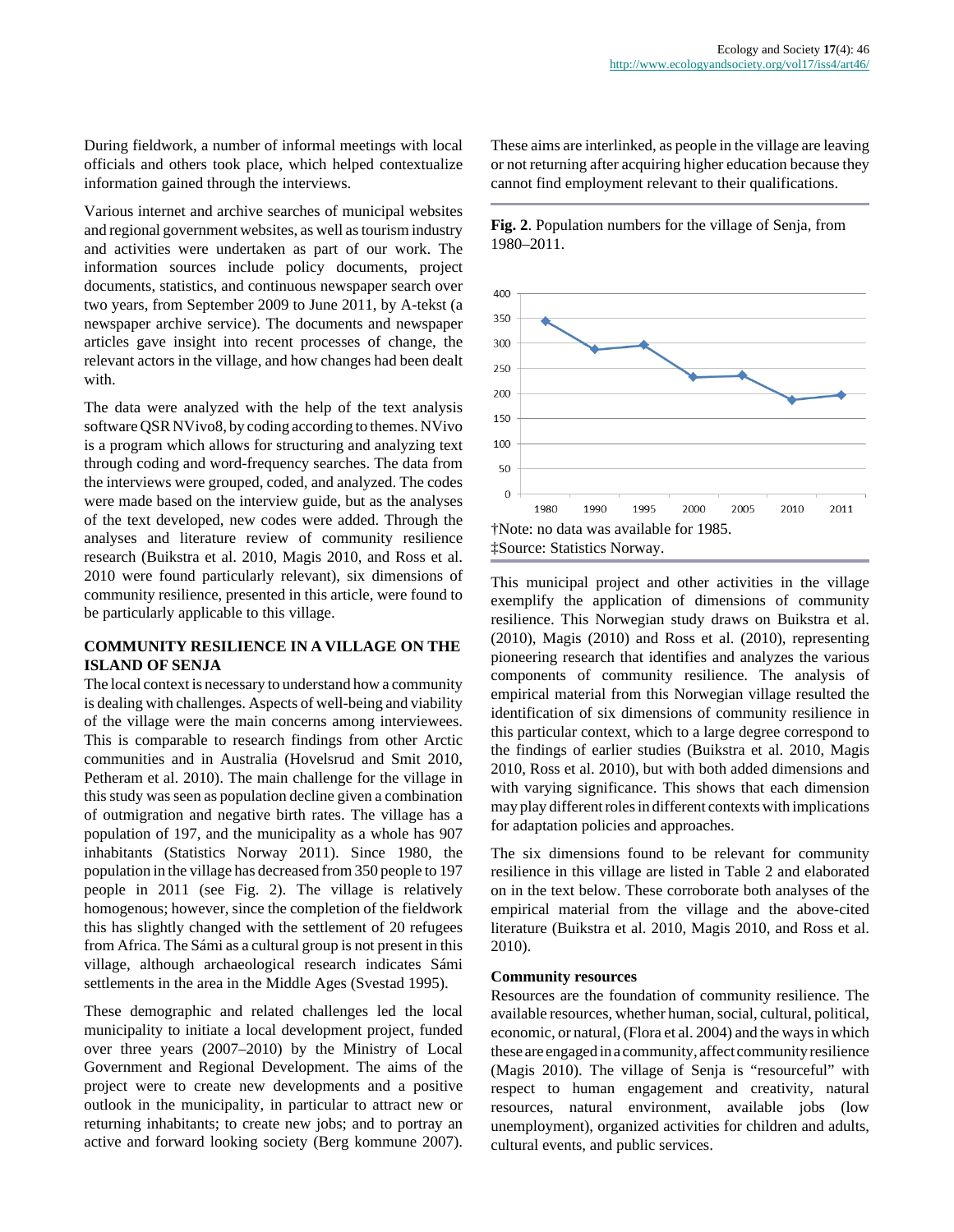| Table 2. Dimensions of community resilience. |
|----------------------------------------------|
|                                              |

| Community resources, and the development and engagement of | Includes human, social, natural, political, cultural, economic resources, and the way |  |  |
|------------------------------------------------------------|---------------------------------------------------------------------------------------|--|--|
| these                                                      | in which these are made use of in a community                                         |  |  |
| Community networks                                         | Family and neighborhood networks and other more or less organized networks            |  |  |
| Institutions and services                                  | Including formal and informal organizations, rules in use, norms, and values          |  |  |
| People–place connections                                   | People's attachment to place which influences their local engagement. Places          |  |  |
|                                                            | represent history, past experiences, culture, traditions, and landscapes.             |  |  |
| Active agents                                              | Individuals who take on an active role and show strong engagement in community        |  |  |
|                                                            | activities. The leadership portrayed by active agents is not necessarily linked to    |  |  |
|                                                            | formal appointments.                                                                  |  |  |
| Learning                                                   | Learning from experiences and acting on this knowledge, single- and double-loop       |  |  |
|                                                            | learning.                                                                             |  |  |
|                                                            |                                                                                       |  |  |

The villagers are engaging the human resources that are available to them and take on responsibilities to increase wellbeing and social cohesion. As one interviewee noted, "There are a lot of things that are sad here, but at the same time you can see that people have such a strong will, people are really strong." A small population requires active involvement from a large proportion of the inhabitants and people contribute in the manner they are able when an event, activity, or festival is organized.

The natural resources in the village are particularly important in terms of employment. As one interviewee stated, "Of course we are dependent on exploiting the resources we are endowed with. It forms the basis for employment." The most important industries in the municipality as a whole are coastal fishing, mining, and tourism. In this village, employment in the graphite mine represented secure employment for a relatively long period of time. At the time of a devastating fire in 1985, the employment in the mine was 125 people. Today a new mine is in operation; however, it employs only 27 people. This considerable change in the key industry has had profound consequences for the way in which inhabitants view their future opportunities in the village. However, given the village population of 197, the mine remains an important employer. The village previously had fisheries and fish-landing facilities, but the last professional fishing boats in this fjord were in the late 1970s. Today there are aquaculture installations. A major fishing harbor is located in a neighboring fjord. Currently the main employer is the public sector, and there is an emphasis on further developing tourism, which in particular promotes the natural environment (Amundsen 2012).

Interviewees noted that although they are rich in resources, they are struggling with population decline and low birth rates. The population trend presented in Fig. 1 clearly shows the downward trend in number of inhabitants. This was seen as the key factor that might reduce community resilience. Therefore, the village is promoting their resources to attract new inhabitants.

#### **Community networks**

Social networks were found in the study of Buikstra et al. (2010) to be the most prevalently mentioned dimension of community resilience. Ross et al. (2010) refer to community networks as activities and processes which support and build collaboration between people, and include community groups and level of volunteering. Here, community networks point specifically to ways in which various community groups and informal groupings constitute a support network that active agents know they can draw on to realize their ideas. Networks and social relations were noted as important for well-being. In the words of one interviewee, "It's the social relations that keep you in a community and contribute to well-being."

Many individuals in the village are strongly engaged in addressing the challenges of demographic change and local development. Community projects were established in two villages in the municipality, which were supported by the larger municipal project. Activities included marking hiking trails providing historical information for both residents and visitors, to strengthen local identity and attachment to place; building a marina for recreation and tourism purposes; and building a shelter ("gapahuk") in the hillside above the village, where residents gather for a coffee or other social activities. These activities have largely taken place on a voluntary basis, but with support from the municipality. The voluntary engagement may ensure the continuation of activities after the completion of the financed municipal project. Although the continuation of activities is not dependent on external funding, the loss of a paid position for local development in the municipality reduces the ways in which the local government can contribute in the process. However, population numbers have continued to decline despite these initiatives.

Community resilience was tested in the village when the local school was closed. However, it was noted that: "When things like this happen, things that could be considered a crisis, it has the effect of uniting people and this gives an opportunity to develop with more strength." The renewed strength to take action resulted in the establishment of a network that was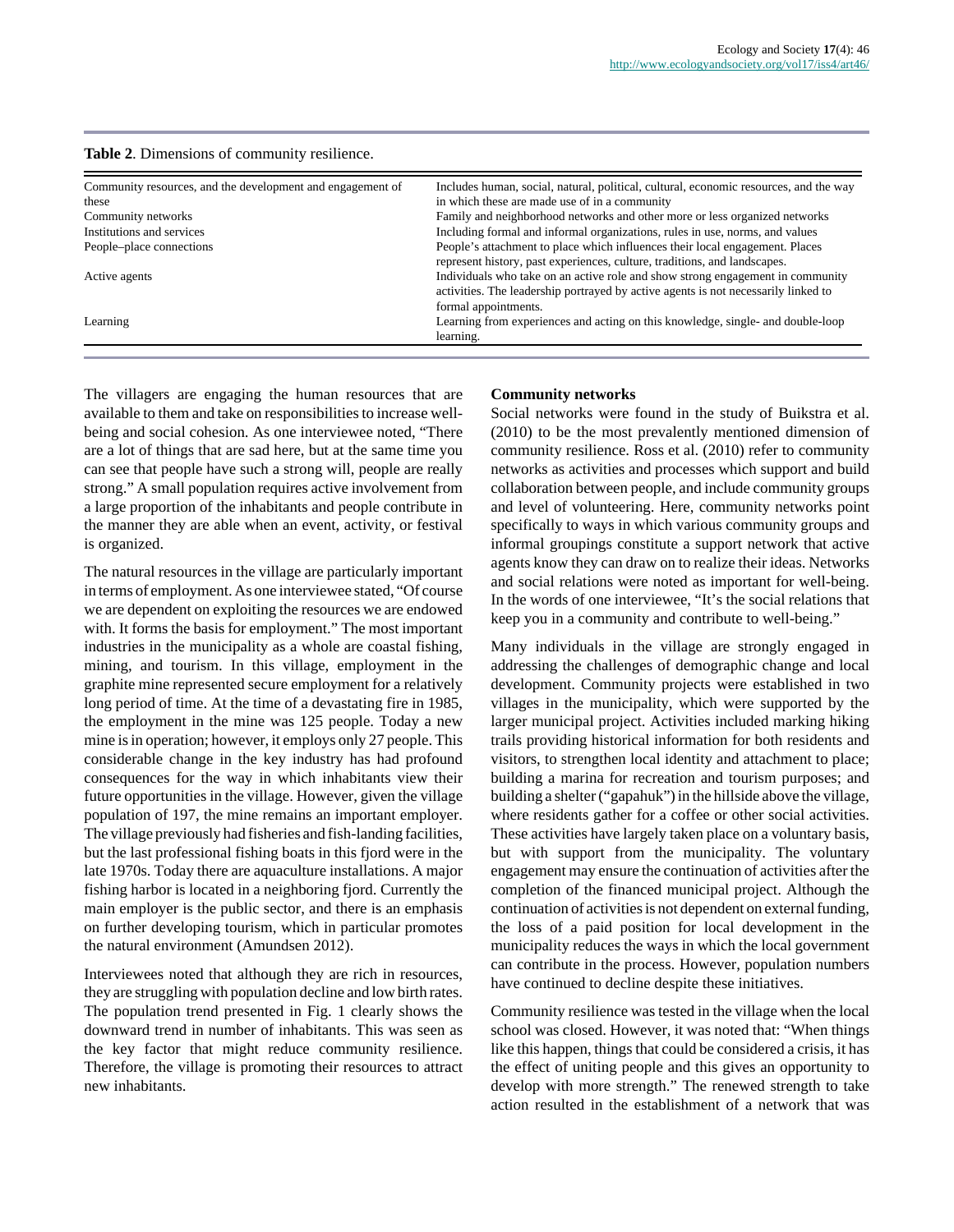appointed by the villagers to take forward their ideas for community development. This network was formed with the particular aim of improving or developing the village with respect to both concrete and visible infrastructure projects, such as building the marina, and initiating and supporting cultural activities. The network was also supportive in reopening the school.

#### **Institutions and services**

The concept of the "institution" is one with myriad usages; in this context, institutions include formal and informal organizations, and rules in use, norms, and values (North 1990). Some of the key institutions in the village are public institutions such as the school, nursery, post office, and local government administration offices; commercial services such as a grocery store; and community values about the importance of contributing to voluntary activities, such as what is termed "dugnad," or voluntary community work.

In the context of this village, service functions such as the post office and the grocery store, have a broader importance than the actual services they are providing. They are important aspects of the social fabric; they are meeting places, and there is a sense that without them, it would not be possible for the village to thrive. The fact that there is a distance of 65 km across a mountain to the next town also underlines the importance of these institutions and services to the village.

"Dugnad" is a particularly important informal institution, and tasks undertaken on "dugnad" typically include the amelioration of green communal spaces, and the renovation of community buildings such as a sports club house and a nursery. Participating in "dugnad" is expected of villagers, and more than the job that gets done, it is about building networks and social relations whilst contributing to the village. The village prides itself on high involvement of residents in volunteering, and one example is the organization of festivals, with themes such as music, art, fish, sports, and outdoor recreation. The uniqueness of place is used to attract both performers and audiences, as in many other communities in rural Norway (Førde and Borch 2010). These festivals make the residents proud because they are well organized, and are run on a voluntary basis, drawing on community networks to realize them.

Despite a high level of voluntary engagement, several interviewees questioned whether "dugnad" as an institution was disappearing. One individual in the village noted: "We have a lot of fun when we get together for a dugnad. It is a little difficult to get people to come, increasingly so. But this year we've had several dugnad at the sports club house and other places, and people have been very involved and a lot of people have participated."

Villagers were concerned that the loss of any of the key institutions and services would signify the end of a thriving village. The prime example was losing the local school, which the villagers themselves then reopened as a private school. Interviewees considered it likely that without the school, the nursery would be the next institution to disappear, which, in turn, would make it unattractive for families to settle in the village. In a similar position is the local store, run by a couple who are intent on doing their part to keep key institutions in the village.

As a formal institution, the active involvement of the local government, referred to by Ross et al. (2010) as "engaged governance," is instrumental in achieving outcomes from local development processes. The municipality contributed resources to initiate and facilitate local development activities, and provided legitimacy to these processes in the capacity of being a formal institution. For instance, in the process of reopening the closed school, the local government made the old school buildings available cheaply for the organization which reopened the private school in its place.

#### **People–place connections**

In the village of Senja, attachment to place is considered a strong driver of adaptation (Amundsen 2012). As Geertz (1996) states, places are usually meaningful to people living there. In the same way as Ross et al. (2010) found that people in their case communities were strongly linked to their place, people in this village are strongly attached to the village and this is reflected in their commitment to respond to the challenges facing the village. This attachment includes the natural environment, the other residents, and cultural and historical connections to the village. Several of the activities that have been initiated to try and turn the demographic decline aim to increasing well-being and a sense of place. The aim is to make it possible to continue living in the village and to make it a good place to live. Their strong sense of place is exemplified in many of the initiatives undertaken by the inhabitants, such as reopening the school and engaging in voluntary activities. There is an understanding among local actors that place attachment is important for community resilience, and in agreement with Ross et al. (2010), enhancing community resilience means strengthening people–place connections.

#### **Active agents**

The "active agent" label was applied by Magis (2010) and includes individuals taking leadership based on the belief in the ability to create change. In Buikstra et al. (2010), this dimension is termed "leadership." Interestingly, this dimension is not prevalent as a dimension of community resilience in the study by Ross et al. (2010). Active agents are individuals who have the ability to act and make things happen, and the term refers to both formal and informal leadership roles, as well as to key individuals who do no assume leadership but are instrumental in creating change through their involvement in activities.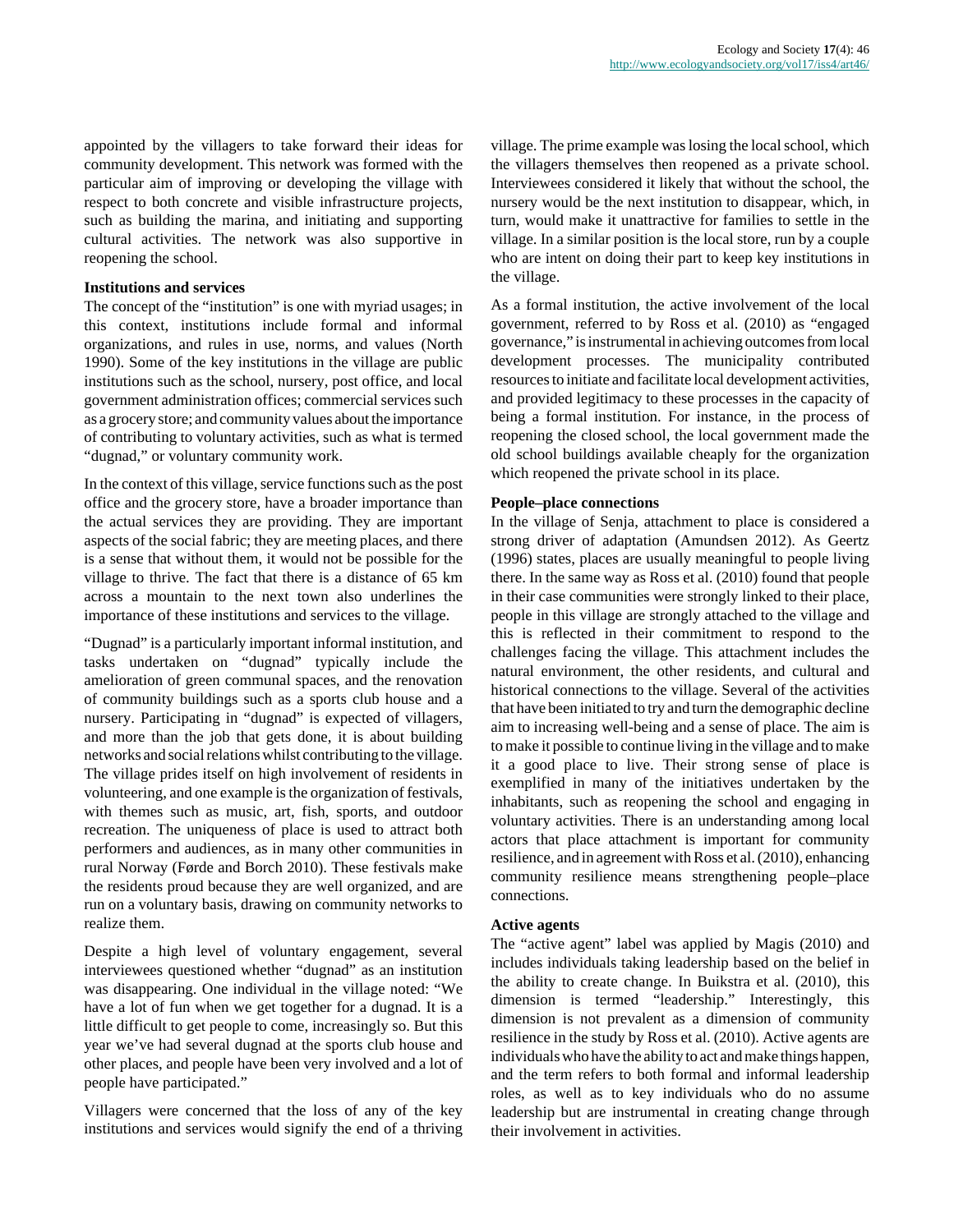Active agents in Norway are referred to as "ildsjel," a word which literally means "soul of fire." It is attributed to someone who has a burning commitment for their community. These are individuals who are strongly engaged in activities locally, and initiate and carry out activities for the benefit of their community, ranging from starting up festivals, to building community buildings, and starting up businesses. Their importance is often significant, and "ildsjeler" have been identified as one of four factors driving municipal climate adaptation in Norway (Dannevig et al., *in press*).

Initiatives are taken forward by active agents, and collaboration between various actors help realize the ideas. In the village of Senja, the building of the marina for leisure boating can be attributed to one person alone, who drew on his connections in the local government, businesses, and community. He was also instrumental in transforming the closed village school into a private school; is ensuring that the local grocery store continues; and is running a combined gallery and tourism information center. Therefore, in assuming leadership, he is maintaining or developing some of the key institutions in the community. His imaginative visions for the community are based on a positive attitude and he argues that someone needs to be in the forefront with ideas and activities, and once people see that ideas become reality, they will follow and the positive outlook in community will increase. He stated: "I see myself as a village optimist, what I do here is because of my love for this village." Buikstra et al. (2010) also find that a positive outlook is important for generating positive development. As such, optimism is both a driving factor and a sought outcome.

Within a small village such as this, several tasks are carried out by a select few, which increase the potential for fatigue among the most involved individuals. One interviewee stated that "People are pulling up their sleeves and try to make the most of the resources we have available. But the thing about small places is that it is very person dependent. It is vulnerable. Even if there are only a couple of people who do not have the energy to contribute, who you have been used to depend on, it gets harder for the rest."

#### **Learning**

A continued willingness and ability to learn is key component of resilience, particularly as future challenges may be different from past experiences (Adger et al. 2011, Berkes and Jolly 2001, Brown and Westaway 2011). Learning is understood as a continuous process informing adaptive management, using feedback from social–ecological systems (Berkes et al. 2003). Additionally, organizational and institutional learning at all levels and between levels are necessary to enhance resilience (O'Brien and O'Keefe 2010).

Buikstra et al. (2010) include formal and informal learning, and learning from experience, in their dimensions of resilience. Learning from experience and applying knowledge gained from experience is seen as important to building resilience (Lopez-Marrero and Tschakert 2011, Buikstra et al. 2010). Learning includes single- and double-loop learning. Single-loop learning is learning that takes place within the current discourse; whereas double-loop learning challenges the existing discourse and results in a change or transformation of it (Argyris and Schön 1978). Learning is also key in adaptive management, defined as "processes informed by iterative learning about ecosystems and earlier management successes and failures" (Tompkins and Adger 2004).

For learning to lead to change, reflexive capabilities of individuals and societies are necessary (Woodhill and Röling 1998). Society develops and responds to challenges through critically evaluating its own processes, and through having an insight into its own roles. Recent literature points to the importance of reflexivity in learning, including the continuous ability to learn (Adger et al. 2011). In this context, reflexivity involves the capacity to reflect on systems-level changes and their causes, and how these may affect the village. Reflexivity is present in the village in the sense of appreciating the necessity to enhance future resilience by acting to turn the negative demographic trend. One interviewee pointed to reflexivity as a necessary factor for successful developments in the village. He noted that development is linked to the ability to reflect critically on one's own role and to actualize it. This includes a self-awareness and self-inquiry that allows for learning and development through a process of trial and error. Success in overcoming challenges related to demographics in this village would be an expression of resilience related to a mindset of self-awareness and self-inquiry and the ability to critically reflect on these issues. Such a mindset enhances resilience to future changes at a deeper level than the other dimensions of resilience noted above.

Tschakert and Dietrich (2010) argue that learning tools, such as experimentation and innovation, must be improved to enhance resilience. Renewal, innovation, and creativity were seen by interviewees as factors needed to overcome the problem of demographic decline. Several open meetings were held in the village to encourage innovation and ideas for local development. One interviewee observed: "We need people who show initiative and have the will to try, to dare trying out new things and approaches." The closure of the local school was seen as a local crisis, and in reflecting on the process of reopening the school, one interviewee saw it as a test of community resilience and adaptability to change. When analyzing how the village dealt with this crisis, it was assessed by interviewees that the community grew stronger through their responses.

The dimensions of resilience presented in Table 2 above are enacted in this village through activities undertaken to respond to the demographic decline and, conversely, these activities are undertaken with view to enhancing and strengthening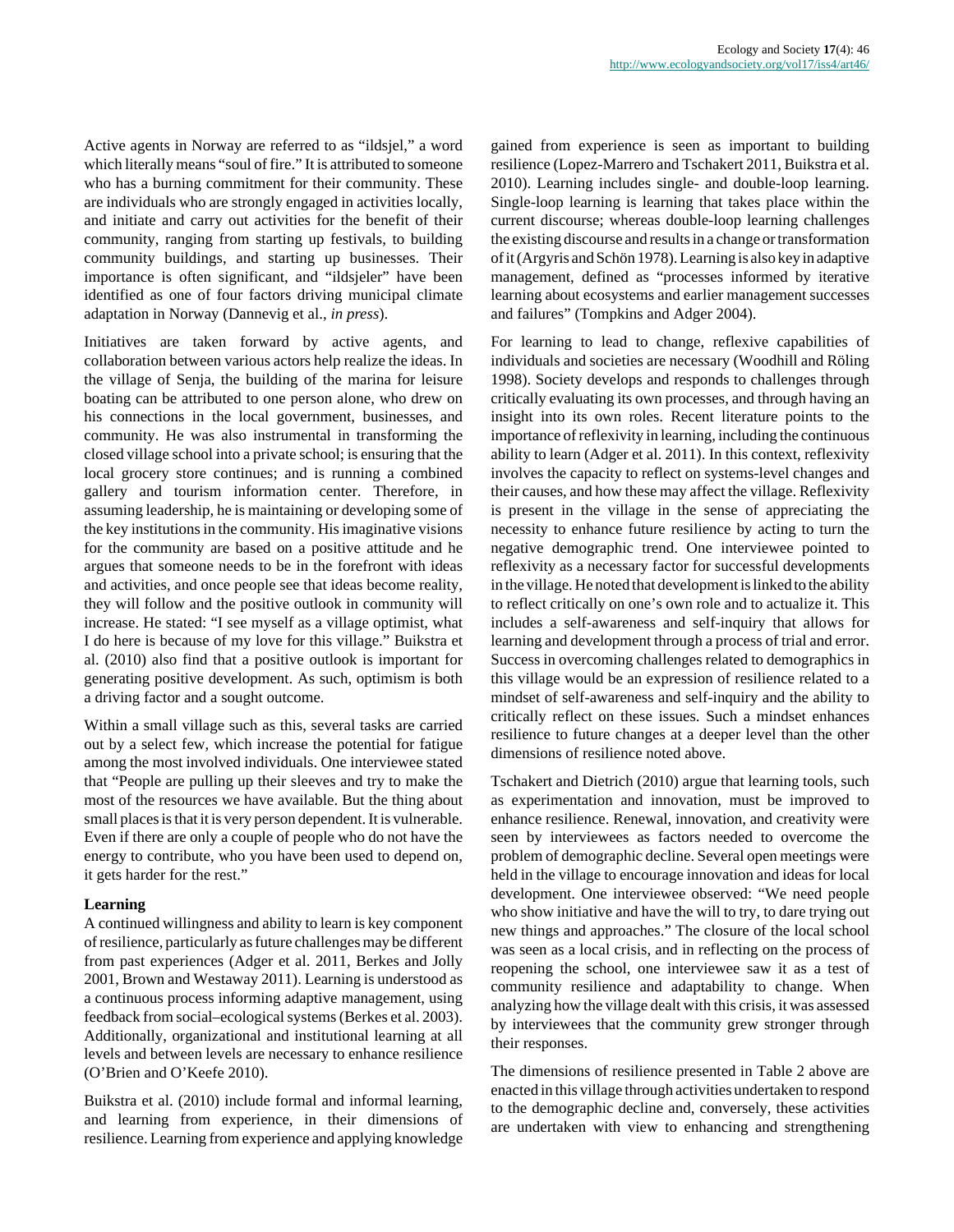community resilience. Importantly, these dimensions are interlinked in the way in which they contribute to community resilience. For this village, people–place connections are important, and are an important driver of adaptations. This people–place connection is expressed by many of the active agents, who are drawing on their attachment to place to improve well-being, to foster innovation, and to make the village an attractive place to live. Place attachment is thus partially what motivates active agents to act, yet they cannot act without the foundation of the whole range of community resources, institutions, and community networks. As an added dimension, learning is key to responding to future challenges, particularly given that many of these are unknown. Reflexivity in responding to new challenges and surprises may also contribute to enhancing future resilience.

#### **COMMUNITY RESILIENCE AND FUTURE CLIMATE CHANGE**

The village of Senja is located in a region that experiences significant variability and fluctuations in the weather, and fierce storms are not uncommon. Concerning climate change, the expectation of warmer summers and shorter winter seasons is welcomed by many. Hence, climate change is not regarded a significant challenge by the interviewees in this community, although some individuals express concerns. Given the unresolved challenge of demographic decline, climate-change adaptation becomes secondary to this more prevalent challenge. The focus of the interviews in this village was mainly on current challenges and, as such, weather and climatic conditions did not receive much attention. This was also because the observed weather was perceived to be more or less within the natural range of variability. The sentiment is that "we can adapt—we have always adapted" (see West and Hovelsrud 2010). There is evidence in the literature that communities that are accustomed to large variations have a larger range of adaptation options available and are more resilient (Denevan 1983, Forbes et al. 2009). Thus, a community which perceives itself as resilient today expects to be resilient to future changes, through assuming that resilient communities also have a high adaptive capacity to meet future challenges. Yet the question is whether the ways in which communities have adapted in the past can be transferred to future challenges, especially with a view to the large systemic changes and the consequential impacts that are projected (IPPC 2007). Climate change will have to be adapted to in combination with related challenges, and there are significant uncertainties related to these cumulative impacts that future societies will be required to adapt to (McCarthy and Martello 2005, O'Brien et al. 2004*a*, Wilbanks and Kates 2010). In light of this, it is questionable whether the dimensions that are important for community resilience today will be relevant for future resilience, and it may not be the case that resilient communities will be better at adapting to climate change.

There are two aspects that are particularly important with respect to understanding resilience today and in the future. The first is to analyze whether current resilience lead to complacency, creating a barrier to proactive adaptation to climate change. O'Brien et al. (2006) question complacency in the context of climate change impacts in Norway, and argue for a systemic and contextual approach to adaptation planning which can highlight particular vulnerabilities necessitating proactive adaptation. Communities in northern Norway are accustomed to relying on learning from experience in adapting to challenges. However, it is unknown whether the resilience that these communities are used to relying on prevents a proactive approach to adapting to future challenges. Hastrup (2009) argues that in addition to a practical flexibility to avoid a future threat, conceptual flexibility is needed, i.e., a perception that threats are dynamic and variable. In the context of climate change, this can be seen in light of perceptions of change and how it affects communities. Climate change is difficult to comprehend as a threat, since to many it is incomprehensible what impacts a changed climate could have on their community.

The second aspect of understanding resilience is whether the dimensions of community resilience that are found relevant today may or not be relevant in the future. Values change, new institutions arise, and goals of communities may be different. For future resilience, it may not be sufficient to have strong institutions, a seemingly stable natural resource base, a closeknit community with strong community networks, and engaged individuals. It is likely that dimensions other than those found relevant today may become more prevalent for future resilience. Dimensions of community resilience, such as a diverse and innovative economy (Ross et al. 2010) and livelihood flexibility (Hovelsrud et al. 2010), were not prevalent in this study but may become important for future resilience.

The three properties of a resilient SES are: (1) the amount of stress the system can undergo while still retaining the same function and structure, (2) the ability to self-organize, and (3) the capacity to adapt and learn (Berkes and Jolly 2001). In particular, the ability to self-organize and the capacity to adapt and learn are properties which can have implications for future community resilience. Goldstein (2008) gives an example of how a community self-organized when faced with a disaster, and depicted their ability to create new organizations when established organizations were slow in terms of responding to the disaster at hand. Goldstein notes that, although the created network was abandoned after the governmental agencies entered the scene, the learning which ensued and the awareness of the community's ability to self-organize when needed were important long-term outcomes.

Learning, and particularly reflexivity in learning, that is, the ability to assume and appreciate one's own role in causing and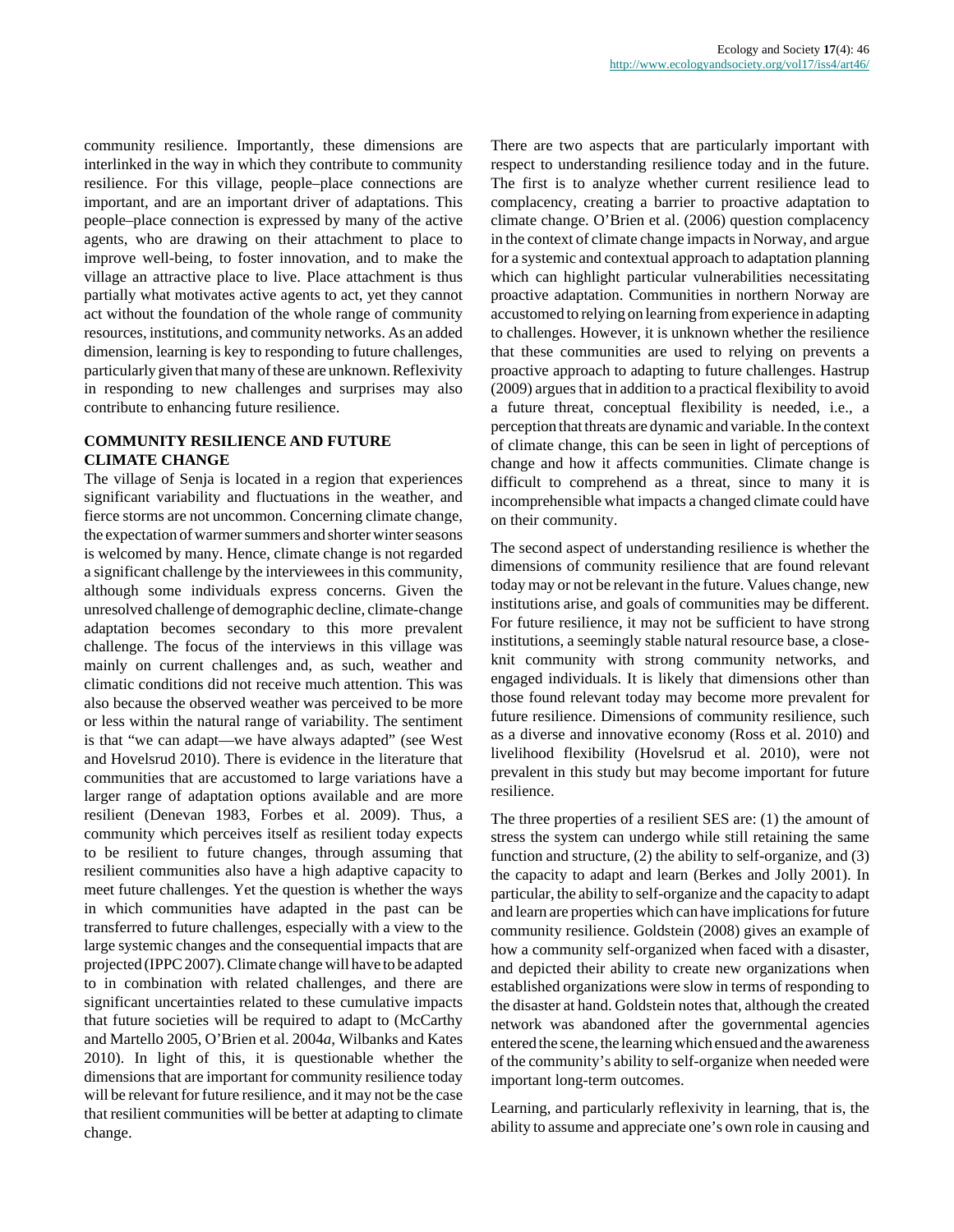responding to changes, is a crucial dimension of community resilience. Learning may prove to be particularly relevant in adapting to challenges which depends on processes of multiple factors at interlinked scales. As noted by Anderies and Jansson (2011), local communities are affected by processes at national and global scales because of interlinked systems. Projected changes in climate, combined with increased connections with global processes, affect the room to maneuver locally, and these global interlinkages affects independence. As a way to overcome this, Adger et al. (2011) suggest continuous learning and a consideration of the interlinkages of various scales in developing policy responses. This is likely to be important in responding to future challenges and building future resilience.

## **CONCLUSION**

These reflections contribute to the understanding of community resilience. Resilience is receiving increased attention, especially in the context of preparing for and responding to climate change, and it seen as critical for communities to stand better prepared for future challenges, including climate change. The specific context of a coastal village in northern Norway creates a particular kind of community resilience, yet the findings from this research are applicable to communities elsewhere, exemplified by the many overlapping dimensions of community resilience found in studies undertaken in Australia (Buikstra et al. 2010, Ross et al. 2010) and the Unites States (Magis 2010).

Six dimensions of community resilience were found to be relevant to the village studied in northern Norway through an analysis of responses to the local challenges. These dimensions—community resources, community networks, institutions and services, people–place connections, active agents, and learning (Table 2)—are activated in processes and activities in the village to respond to current challenges. These processes and activities are initiated to increase optimism and well-being, with the expectation that this, in turn, will lead to establishment of new jobs and increase the number of inhabitants, and ultimately enhance resilience. Many of these local activities are interlinked and seek to strengthen the identity of the place and make inhabitants more aware and proud of their place. It is the combination and interaction of the various dimensions of community resilience together which shapes community resilience.

The uncertainties about direct and indirect consequences of changes in climate and other factors make it difficult to define which dimensions will be important for resilience to future changes. The dimensions discussed here may or may not be relevant in adapting to future changes. Thus, it is important to enhance the understanding of resilience to include dimensions such as people–place connections (Ross et al. 2010), and other subjective factors (Brown and Westaway 2011), and to include reflexivity and learning in seeking to enhance resilience and in developing adaptation policies.

Transformation, i.e., the alteration of the system and moving to a new state, is increasingly discussed within the context of climate change impacts (Armitage and Plummer 2010, Nelson 2011, Olsson et al. 2004, Pelling 2011, Walker et al. 2004). Transformation is integral to the concept of resilience and the adaptive cycle (e.g., see Folke 2006, Gunderson and Holling 2002), and there is a recognition that the current changes in the SES are of such a magnitude that transformation (on a large scale) is necessary or even inevitable (Pelling 2011). A related discussion concerns how current or perceived resilience might cause systems to remain in an undesirable state (Nelson et al. 2007). In the context of climate change adaptation, the perceived current and future resilience could potentially explain why there are few examples of proactive adaptation to climate change (West and Hovelsrud 2010). Therefore, whether resilience is necessarily positive in the context of large systemic changes needs to be discussed (Nelson et al. 2007). It could be asserted that transformation is needed, more than adaptation (Pelling 2011). In fact, a deliberate transformation that actively seeks to create alternative futures, beyond the current approach of developing adaptations to projected changes, has been suggested (O'Brien 2012). A focus for future research could be an investigation of how learning processes can contribute to such a deliberative transformation.

A perception of current resilience can lead to complacency, resulting in inaction or maladaptation. Although communities may consider themselves resilient to today's challenges, projected systemic changes brought about by multiple interacting processes, and in particular, climate change, makes it difficult to assume resilience in the future. In an interlinked world, changes affect all levels, from small villages to the global. For the village discussed here, the globalized commodity markets of minerals and fisheries and the consequences of changes in these are well understood locally. Other changes, such as global environmental change, are not felt or are unknown and represent something intangible which is difficult to respond to and prepare for. It is not uncommon to be in a reactive "wait and see" mode (Gupta et al. 2010), as such reflexive learning emerges as crucial. Unless communities actively engage in reflexive learning processes about the causes of systemic changes and the links between local and global processes, there is a risk that community resilience becomes nothing more than an illusion.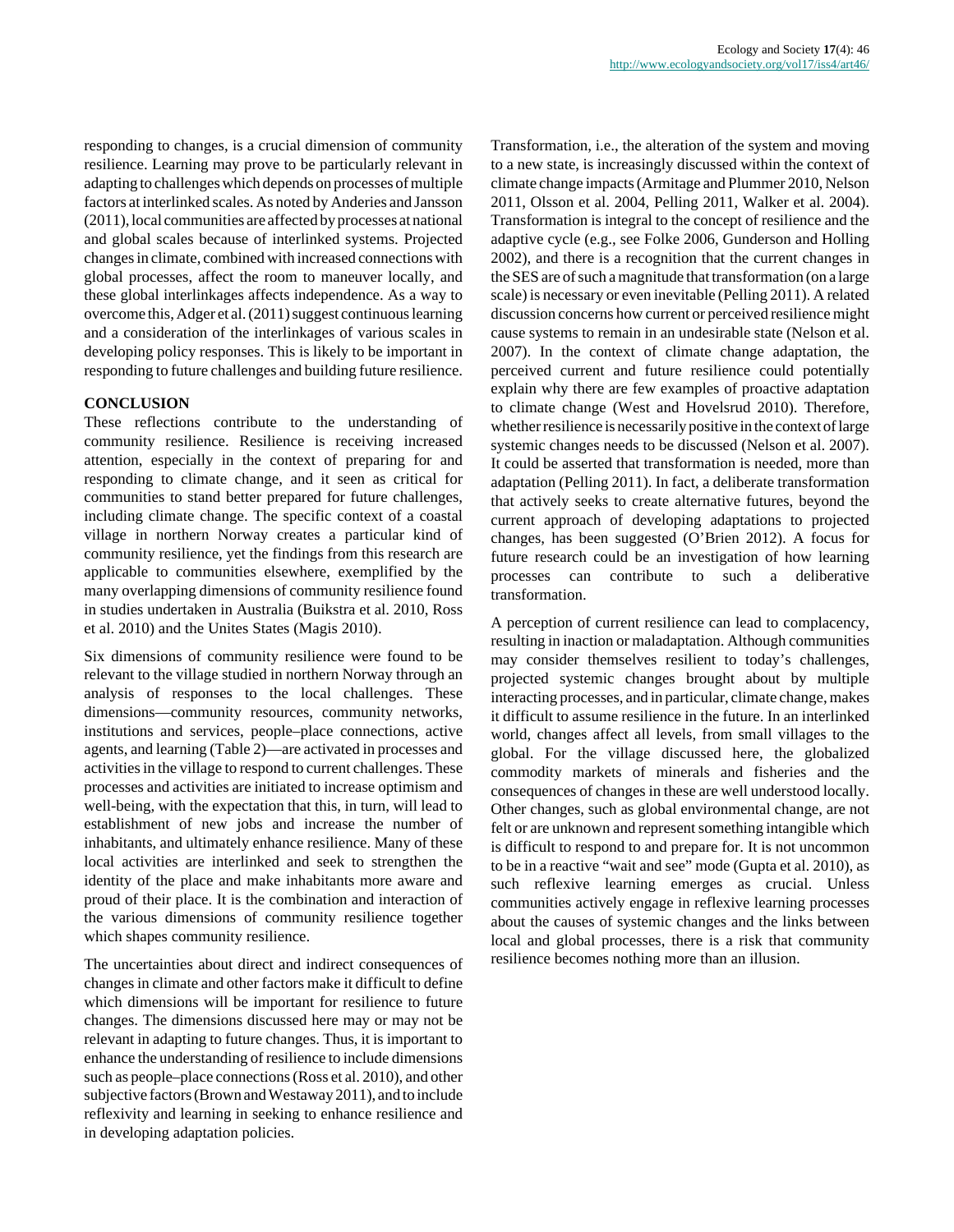*Responses to this article can be read online at:* [http://www.ecologyandsociety.org/issues/responses.](http://www.ecologyandsociety.org/issues/responses.php/5142) [php/5142](http://www.ecologyandsociety.org/issues/responses.php/5142)

#### **Acknowledgments:**

*This study was funded by the Research Council of Norway through the project ACTOR (Arctic Climate Change, Tourism, and Outdoor Recreation), which is part of the programme NORKLIMA – Climate change and impacts in Norway. The author especially wishes to thank members of Berg municipality and the village of Skaland in particular, who participated and contributed to this research. Karen O'Brien, Grete K. Hovelsrud and two anonymous reviewers provided valuable comments to the development of this paper. Bob van Oort and Bård Romstad helped with the graphics.*

#### **LITERATURE CITED**

Adger, W. N. 2006. Vulnerability. *Global Environmental Change* 16:268–81.

Adger, W. N., K. Brown, D. Nelson, F. Berkes, H. Eakin, C. Folke, K. Galvin, L. Gunderson, M. Goulden, K. L. O'Brien, J. Ruitenbeek, and E. L. Tompkins. 2011. Resilience implications of policy responses to climate change. *Wiley Interdisciplinary Reviews: Climate Change* 2:757–766. [http://](http://dx.doi.org/10.1002/wcc.133) [dx.doi.org/10.1002/wcc.133](http://dx.doi.org/10.1002/wcc.133)

Alexander, V., H. Thomas, A. Cronin, J. Fielding, and J. Moran-Ellis. 2008. Mixed methods. Pages 125–144 *in* N. Gilbert, editor. *Researching social life.* Third edition. Sage, London, UK.

Amundsen, H. 2012. Differing discourses of development in the Arctic: the case of nature-based tourism in northern Norway. *The Northern Review* 35:125–146.

Amundsen, H., F. Berglund, and H. Westskog. 2010. Overcoming barriers to climate change adaptation—a question of multilevel governance? *Environment and* Planning C: Government and Policy 28:276-289. [http://dx.](http://dx.doi.org/10.1068/c0941) [doi.org/10.1068/c0941](http://dx.doi.org/10.1068/c0941)

Anderies, J., and M. A. Janssen. 2011. The fragility of robust social–ecological systems. *Global Environmental Change* 21:1153–1156.<http://dx.doi.org/10.1016/j.gloenvcha.2011.07.004>

Anisimov, O. A., D. G. Vaughan, T. V. Callaghan, C. Furgal, H. Marchant, T. D. Prowse, H. Vilhjálmsson, and J. E. Walsh. 2007. Polar regions (Arctic and Antarctic). Pages 653–685 *in* M. L. Parry, O. F. Canziani, J. P. Palutikof, P. J. Van Der Linden, and C. E. Hanson, editors. *Climate change 2007: impacts, adaptation and vulnerability. Contribution of*

*Working Group II to the Fourth Assessment Report of the Intergovernmental Panel on Climate Change.* Cambridge University Press, Cambridge, UK.

Arctic Climate Impact Assessment (ACIA). 2005. *Arctic climate impact assessment scientific report.* Cambridge University Press, Cambridge, UK.

Arctic Council. 2004. *Arctic human development report.* Cambridge University Press, Cambridge, UK; Stefansson Arctic Institute, Akureyri, Iceland.

Arctic Monitoring and Assessment Programme (AMAP). 2011*a*. Snow, water, ice and permafrost in the Arctic (SWIPA): executive summary. AMAP, Oslo, Norway.

Arctic Monitoring and Assessment Programme (AMAP). 2011*b*. Snow, water, ice and permafrost in the Arctic (SWIPA): climate change and the cryosphere. AMAP, Oslo, Norway.

Argyris, C., and D. Schön. 1978. *Organizational learning: a theory of action perspective.* Addison Wesley, Reading, Massachusetts, USA. <http://dx.doi.org/10.2307/40183951>

Armitage, D., and R. Plummer, editors. 2010. *Adaptive capacity and environmental governance.* Springer, Heidelberg, Germany.<http://dx.doi.org/10.1007/978-3-642-12194-4>

Belliveau, S., B. Smit, and B. Bradshaw. 2006. Multiple exposures and dynamic vulnerability: evidence from the grape industry in the Okanagan Valley, Canada. *Global Environmental Change* 16:364–378. [http://dx.doi.org/10.1016/](http://dx.doi.org/10.1016/j.gloenvcha.2006.03.003) [j.gloenvcha.2006.03.003](http://dx.doi.org/10.1016/j.gloenvcha.2006.03.003)

Berg kommune. 2007. *God–Nær og raus–småsamfunnssatsing i Berg kommune.* Skaland, Berg kommune, Norway.

Berkes, F., J. Colding, and C. Folke, editors. 2003. *Navigating social–ecological systems: building resilience for complexity and change.* Cambridge University Press, Cambridge, UK.

Berkes, F. and D. Jolly. 2001. Adapting to climate change: social–ecological resilience in a Canadian western Arctic community. *Conservation Ecology* 5:18.

Bjørnå, H., and N. Aarsæther. 2010. Networking for development in the north: power, trust, and local democracy. *Environment and Planning C* 28:304–317. [http://dx.doi.](http://dx.doi.org/10.1068/c0942) [org/10.1068/c0942](http://dx.doi.org/10.1068/c0942)

Brown, K., and E. Westaway. 2011. Agency, capacity, and resilience to environmental change: lessons from human development, well-being, and disasters. *Annual Review of Environment and Resources* 36:321–42. [http://dx.doi.](http://dx.doi.org/10.1146/annurev-environ-052610-092905) [org/10.1146/annurev-environ-052610-092905](http://dx.doi.org/10.1146/annurev-environ-052610-092905)

Buikstra, E., H. Ross, C. A. King, P. G. Baker, D. Hegney, K. Mclachlan, and C. Rogers-Clark. 2010. The components of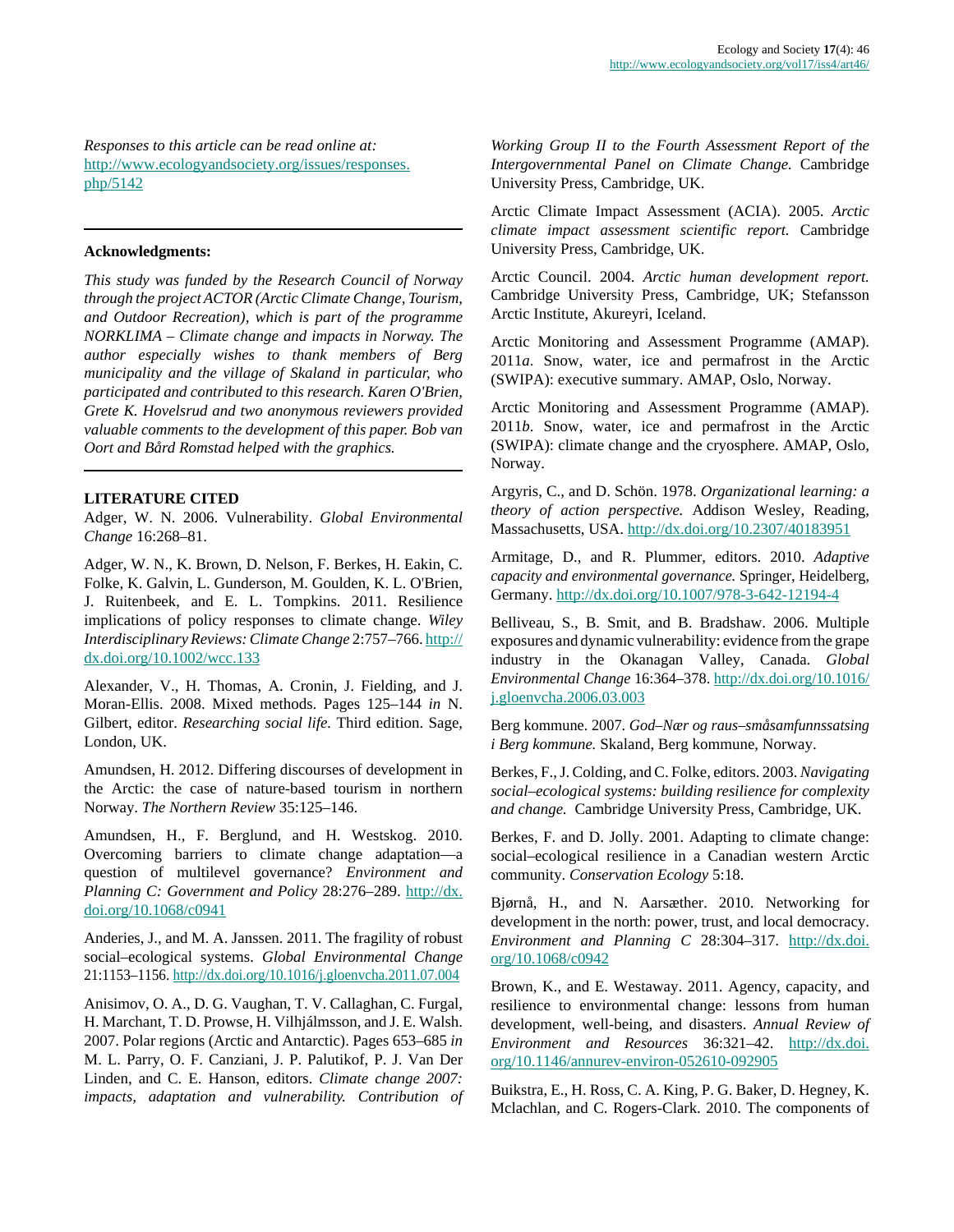resilience: perceptions of an Australian rural community. *Journal of Community Psychology* 38:975–991. [http://dx.doi.](http://dx.doi.org/10.1002/jcop.20409) [org/10.1002/jcop.20409](http://dx.doi.org/10.1002/jcop.20409)

Chapin, F. S., G. Peterson, F. Berkes, T. V. Callaghan, P. Anglestam, M. Apps, C. Beier, Y. Bergeron, A. -S. Crépin, K. Danell, T. Elmqvist, C. Folke, B. Forbes, N. Fresco, G. Juday, J. Niemelä, A. Shvidenko, and G. Whiteman. 2004. Resilience and vulnerability of northern regions to social and environmental change. *Ambio* 33:344–349.

Coulthard, S. 2012. Can we be both resilient and well, and what choices do people have? Incorporating agency into the resilience debate from a fisheries perspective. *Ecology and Society* 17(1):4. <http://dx.doi.org/10.5751/ES-04483-170104>

Crate, S. 2008. Gone the bull of winter? Grappling with the cultural implications of and anthropology's Role(s) in global climate change. *Current Anthropology* 49:569–595. [http://dx.](http://dx.doi.org/10.1086/529543) [doi.org/10.1086/529543](http://dx.doi.org/10.1086/529543)

Dannevig, H., G. K. Hovelsrud, and I. Husabø. *In press.* Driving the agenda for climate change adaptation in Norwegian municipalities. *Environment and Planning C*.

Denevan, W. M. 1983. Adaptation, variation and cultural geography. *The Professional Geographer* 35:399–407. [http://](http://dx.doi.org/10.1111/j.0033-0124.1983.00399.x) [dx.doi.org/10.1111/j.0033-0124.1983.00399.x](http://dx.doi.org/10.1111/j.0033-0124.1983.00399.x)

Flora, C. B., J. L. Flora, and S. Fey. 2004. *Rural communities: legacy and change.* Second edition. Westview, Boulder, Colorado, USA.

Folke, C. 2006. Resilience: the emergence of a perspective for social–ecological systems analysis. *Global Environmental Change* 16:253–267. [http://dx.doi.org/10.1016/j.](http://dx.doi.org/10.1016/j.gloenvcha.2006.04.002) [gloenvcha.2006.04.002](http://dx.doi.org/10.1016/j.gloenvcha.2006.04.002)

Forbes, B., F. Stammler, T. Kumula, N. Meschtyb, A. Pajunen, and E. Kaarlejärvi. 2009. High resilience in the Yamal-Nenets social–ecological system, West Siberian Arctic, Russia. *Proceedings of the National Academy of Sciences of the United States of America* 106:22041–22048. [http://dx.doi.org/10.1073/](http://dx.doi.org/10.1073/pnas.0908286106) [pnas.0908286106](http://dx.doi.org/10.1073/pnas.0908286106)

Ford, J. D., B. Smit, and J. Wandel. 2006*a*. Vulnerability to climate change in the Arctic: a case study from Arctic Bay, Canada. *Global Environmental Change* 16:282–292. [http://](http://dx.doi.org/http://dx.doi.org/10.1016/j.gloenvcha.2005.11.007) [dx.doi.org/http://dx.doi.org/10.1016/j.gloenvcha.2005.11.007](http://dx.doi.org/http://dx.doi.org/10.1016/j.gloenvcha.2005.11.007)

Ford, J. D., B. Smit, J. Wandel, and J. Macdonald. 2006*b*. Vulnerability to climate change in Igloolik, Nunavut: what can we learn from the past and present. *Polar Record* 42:127– 138.<http://dx.doi.org/http://dx.doi.org/10.1017/S0032247406005122>

Førde, A. and O. J. Borch, editors. 2010. *Innovative Bygdemiljø. Ildsjeler og nyskapningsarbeid.* Bergen, Fagbokforlaget, Norway.

Førland, E. J., E. Alfnes, H. Amundsen, R. P. Asvall, R. Benestad, J. Debernard, T. Engen-Skaugen, I. Hanssen-Bauer, K. Harstveit, J. E. Haugen, G. K. Hovelsrud, K. Isaksen, C. Jaedicke, K. Kronholm, S. Kvambekk, Å, J. Lacasce, L. A. Roald, K. Sletten, and K. Stalsberg. 2007. *Climate change and natural disasters in Norway: an assessment of possible future changes.* Norwegian Meteorological Institute, Oslo, Norway.

Geertz, C. 1996. Afterword. Pages 193–197 *in* S. Feld, and K. H. Basso, editors. *Senses of place.* School of American Research Advanced Seminar Series, Santa Fe, New Mexico, USA. <http://dx.doi.org/10.1017/CBO9780511975158.011>

Goldstein, B. E. 2008. Skunkworks in the embers of the cedar fire: enhancing resilience in the aftermath of disaster. *Human Ecology* 36:15–28.<http://dx.doi.org/10.1007/s10745-007-9133-6>

Government of Norway. 2009. *Political platform as basis for the government's work 2009–2013.* Soria Moria, Norway. [online] URL: [http://www.regjeringen.no/upload/SMK/Vedlegg/](http://www.regjeringen.no/upload/SMK/Vedlegg/Rapporter/Plattform-sm2-a4-web-english.pdf) [Rapporter/Plattform-sm2-a4-web-english.pdf](http://www.regjeringen.no/upload/SMK/Vedlegg/Rapporter/Plattform-sm2-a4-web-english.pdf)

Granås, B., and T. Nyseth. 2007. Place reinvention in the north. Dynamics and governance perspectives. *Nordic research programme 2005–2008.* Nordregio, Stockholm, Sweden.

Gunderson, L. H., and C. S. Holling, editors. 2002. *Panarchy: understanding transformations in human and natural systems.* Island Press, Washington, D.C., USA.

Gupta, J., C. Termeer, J. Klostermann, S. Meijerink, M. Van Den Brink, P. Jong, S. Nooteboom, and E. Bergsma. 2010. The adaptive capacity wheel: a method to assess the inherent characteristics of institutions to enable the adaptive capacity of society. *Environmental Science and Policy* 13:459–471. <http://dx.doi.org/10.1016/j.envsci.2010.05.006>

Hastrup, K. 2009. Waterworlds: framing the question of social resilience. Pages 11–30 *in:* K. Hastrup, editor. *The question of resilience: social responses to climate change.* The Danish Royal Academy of Science and Letters, Copenhagen, Denmark.

Hovelsrud, G. K., H. Dannevig, J. J. West, and H. Amundsen. 2010. Adaptation in fisheries and municipalities: three communities in northern Norway. Pages 23–62 *in:* G. K. Hovelsrud and B. Smit, editors. *Community adaptation and vulnerability in Arctic regions.* Springer, Dordrecht, The Netherlands. [http://dx.doi.org/10.1007/978-90-481-9174-1\\_2](http://dx.doi.org/10.1007/978-90-481-9174-1_2)

Hovelsrud, G. K., and B. Smit, editors. 2010. *Community adaptation and vulnerability in Arctic regions.* Springer, Dordrecht, The Netherlands. [http://dx.doi.org/10.1007/978--](http://dx.doi.org/10.1007/978-90-481-9174-1) [90-481-9174-1](http://dx.doi.org/10.1007/978-90-481-9174-1)

Hovik, S., and M. Reitan. 2004. National environmental goals in search of local institutions. *Environment and Planning C* 22:687–699. <http://dx.doi.org/10.1068/c0302j>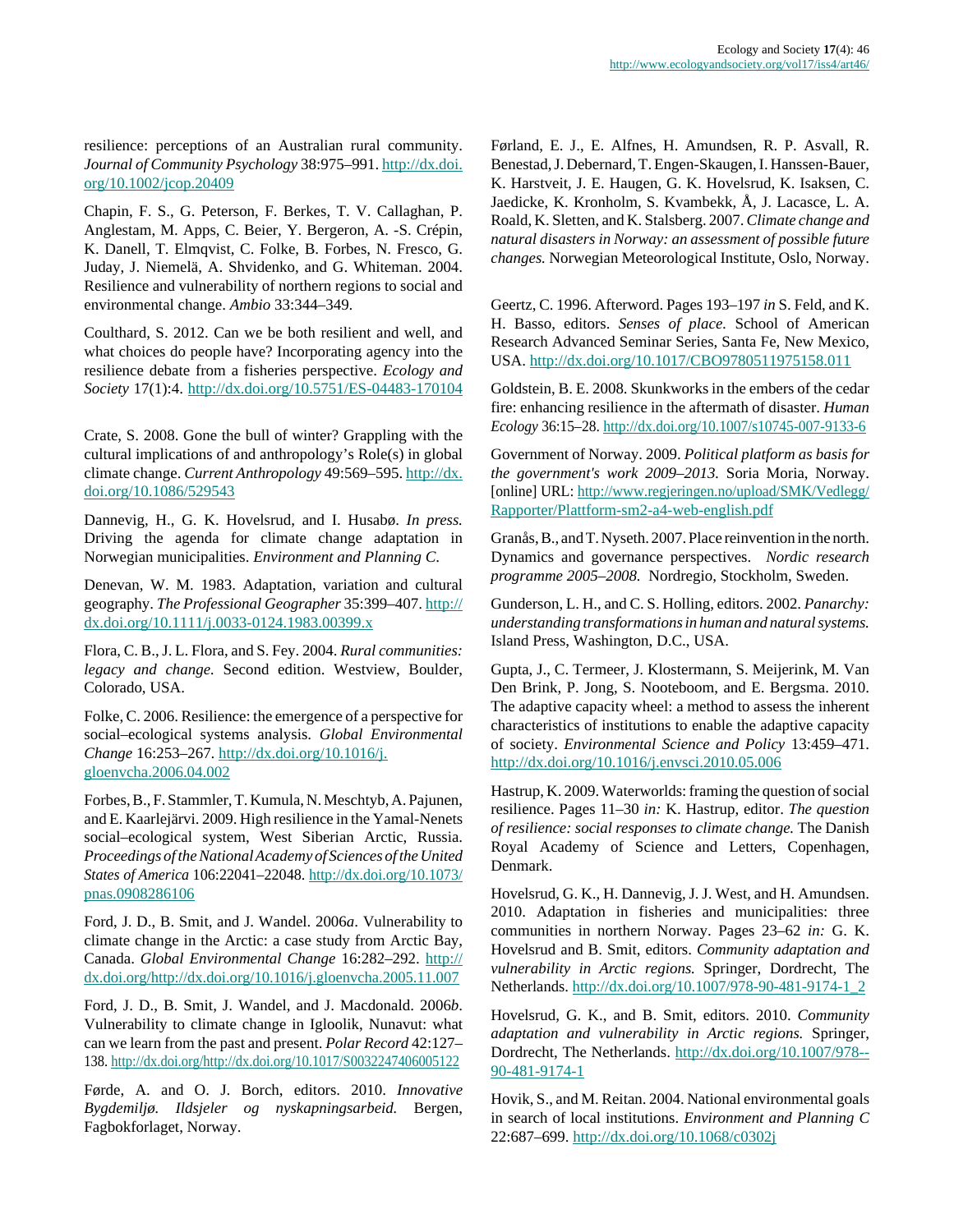Intergovernmental Panel on Climate Change (IPCC). 2007. *Climate change 2007: impacts, adaptation and vulnerability.* Contribution of Working Group II to the Fourth Assessment Report of the Intergovernmental Panel on Climate Change. Cambridge University Press, Cambridge, UK.

Keskitalo, E. C. H. 2004. *Vulnerability and adaptive capacity in forestry, fishing and reindeer-herding systems in northern Europe.* Pages 262–266 *in* Arctic Climate Impact Assessment (ACIA) International Symposium on Climate Change in the Arctic. 9–12 November, 2004. University of Iceland, Reykjavik, Iceland.

Keskitalo, E. C. H. 2008. Vulnerability and adaptive capacity in forestry in northern Europe: a Swedish case study. *Climatic Change* 87:219–234. <http://dx.doi.org/10.1007/s10584-007-9337-1>

Kommunal-og Departmentet (KRD). 2009. *Local growth and hope for the future: the rural and regional policy of the Norwegian government.* Summary of White Paper No. 25 (2008–2009). Norwegian Ministry of Local Government and Regional Development, Oslo, Norway.

Krupnik, I., and D. Jolly, editors. 2002. *The earth is faster now: indigenous observations of Arctic environmental change.* Arctic Research Consortium of the United States, Fairbanks, Alaska, USA.

Leichenko, R. M., and K. O'Brien. 2008. *Environmental change and globalization: double exposures.* Oxford University Press, New York, New York, USA. [http://dx.doi.](http://dx.doi.org/http://dx.doi.org/10.1093/acprof:oso/9780195177329.001.0001) [org/http://dx.doi.org/10.1093/acprof:oso/9780195177329.001.0001](http://dx.doi.org/http://dx.doi.org/10.1093/acprof:oso/9780195177329.001.0001)

Lopez-Marrero, T., and P. Tschakert. 2011. From theory to practice: building more resilient communities in flood-prone areas. *Environment and Urbanization* 23:229–249. [http://dx.](http://dx.doi.org/10.1177/0956247810396055) [doi.org/10.1177/0956247810396055](http://dx.doi.org/10.1177/0956247810396055)

Luthar, S. S., and D. Cicchetti. 2000. The construct of resilience: implications for interventions and social policies. *Development and Psychopathology* 12:857–885. [http://dx.](http://dx.doi.org/10.1017/S0954579400004156) [doi.org/10.1017/S0954579400004156](http://dx.doi.org/10.1017/S0954579400004156)

Magis, K. 2010. Community resilience: an indicator of social sustainability. *Society and Natural Resources* 23:401–416. <http://dx.doi.org/10.1080/08941920903305674>

Manyena, S. B. 2006. The concept of resilience revisited. *Disasters* 30:433–450. [http://dx.doi.org/10.1111/](http://dx.doi.org/10.1111/j.0361-3666.2006.00331.x) [j.0361-3666.2006.00331.x](http://dx.doi.org/10.1111/j.0361-3666.2006.00331.x)

McCarthy, J., and M. L. Martello. 2005. *Climate change in the context of multiple stressors and resilience.* Pages 945– 988 *in* Impacts of a warming Arctic: Arctic climate impact assessment. Cambridge University Press, Cambridge, UK.

Nelson, D., W. N. Adger, and K. Brown. 2007. Adaptation to environmental change: contributions of a resilience framework. *Annual Review of Environment and Resources*

## 32:395–419. [http://dx.doi.org/10.1146/annurev.](http://dx.doi.org/10.1146/annurev.energy.32.051807.090348) [energy.32.051807.090348](http://dx.doi.org/10.1146/annurev.energy.32.051807.090348)

Nelson, D. R. 2011. Adaptation and resilience: responding to a changing climate. *Wiley Interdisciplinary Reviews: Climate Change* 2:113–120.<http://dx.doi.org/10.1002/wcc.91>

Norris, F. H., S. P. Stevens, B. Pfefferbaum, K. F. Wyche, and R. L. Pfefferbaum. 2008. Community resilience as a metaphor, theory, set of capacities, and strategy for disaster readiness. *American Journal of Community Psychology* 41:127–150. <http://dx.doi.org/10.1007/s10464-007-9156-6>

North, D. C. 1990. *Institutions, institutional change and economic performance.* Cambridge University Press, Cambridge, UK.<http://dx.doi.org/10.1017/CBO9780511808678>

O'Brien, G., and P. O'Keefe. 2010. Resilient responses to climate change and variability: a challenge for public policy. *International Journal of Public Policy* 6:369–385. [http://dx.](http://dx.doi.org/10.1504/IJPP.2010.035136) [doi.org/10.1504/IJPP.2010.035136](http://dx.doi.org/10.1504/IJPP.2010.035136)

O'Brien, K. 2012. Global environmental change II: from adaptation to deliberate transformation. *Progress in Human Geography.* 36(5):667–676. [http://dx.doi.org/http://dx.doi.](http://dx.doi.org/http://dx.doi.org/10.1177/0309132511425767) [org/10.1177/0309132511425767](http://dx.doi.org/http://dx.doi.org/10.1177/0309132511425767)

O'Brien, K., S. Eriksen, L. Sygna, and L. O. Næss. 2006. Questioning complacency: climate change impacts, vulnerability, and adaptation in Norway. *Ambio* 35:50–56. [http://dx.doi.org/10.1579/0044-7447\(2006\)35\[50:QCCCIV\]2.0.](http://dx.doi.org/10.1579/0044-7447(2006)35[50:QCCCIV]2.0.CO;2) [CO;2](http://dx.doi.org/10.1579/0044-7447(2006)35[50:QCCCIV]2.0.CO;2)

O'Brien, K., R. Leichenko, U. Kelkar, H. Venema, G. Aandahl, H. Tompkins, A. Javed, S. Bhadwal, S. Barg, L. Nygaard, and J. West. 2004*a*. Mapping vulnerability to multiple stressors: climate change and globalization in India. *Global Environmental Change: Human and Policy Dimensions* 14:303–313. [http://dx.doi.org/http://dx.doi.org/10.1016/](http://dx.doi.org/http://dx.doi.org/10.1016/j.gloenvcha.2004.01.001) [j.gloenvcha.2004.01.001](http://dx.doi.org/http://dx.doi.org/10.1016/j.gloenvcha.2004.01.001)

O'Brien, K., L. Sygna, and J. Haugen. 2004*b*. Vulnerable or resilient? A multi-scale assessment of climate impacts and vulnerability in Norway. *Climatic Change* 64:193–225. [http://](http://dx.doi.org/http://dx.doi.org/10.1023/B:CLIM.0000024668.70143.80) [dx.doi.org/http://dx.doi.org/10.1023/B:CLIM.0000024668.70143.80](http://dx.doi.org/http://dx.doi.org/10.1023/B:CLIM.0000024668.70143.80)

O'Brien, K., and J. Wolf. 2010. A values-based approach to vulnerability and adaptation to climate change. *Wiley Interdisciplinary Reviews: Climate Change* 1:232–242.

Olsson, P., C. Folke, and T. Hahn, T. 2004. Social–ecological transformation for ecosystem management: the development of adaptive co-management of a wetland landscape in southern Sweden. *Ecology and Society* 9(4): 2. [online] URL: [http://](http://www.ecologyandsociety.org/vol9/iss4/art2/) [www.ecologyandsociety.org/vol9/iss4/art2/](http://www.ecologyandsociety.org/vol9/iss4/art2/)

Orlove, B. S. 2009. The past, the present and some possible futures of adaptation. Pages 131–163 *in* W. N. Adger, I. Lorenzoni, and K. O'Brien, editors. *Adapting to climate*